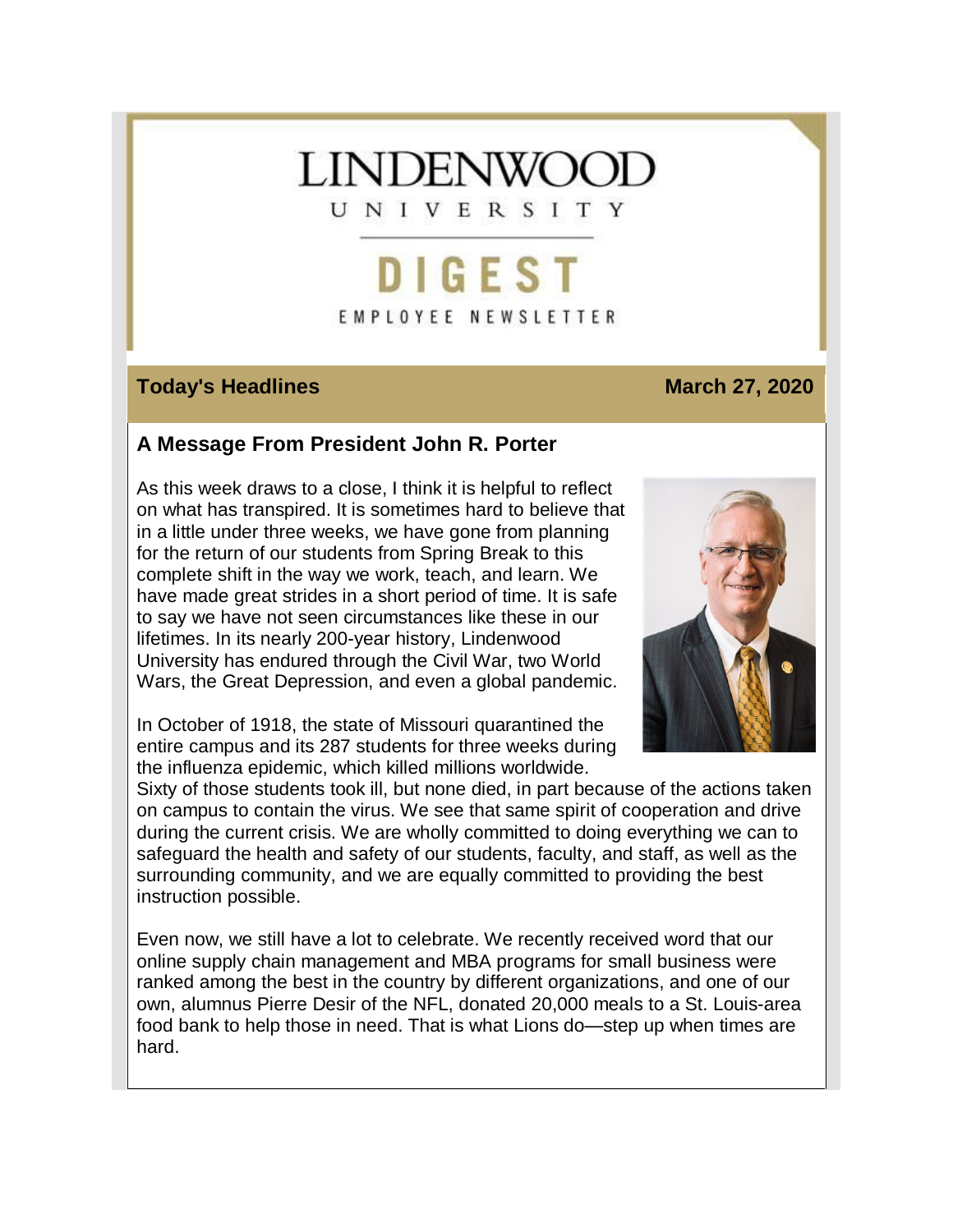We have shown what we can do when we work together, and as a community, we will get through this. I look forward to having our students, faculty, and staff back on campus—classrooms full, sports teams on the fields, performers on the stage, and students lounging in the swings on the quad.

For now, please be safe. We will see you soon. **#LionsUnited**

Sincerely,

### **Virtual Events Category Created for Lindenwood Website**

A new category has been added to the events module on the Lindenwood University website called "Virtual Events." As Lindenwood faculty and staff create events and services that can be accessed online by the Lindenwood community, this location can act as a central hub to which constituents can be directed to find and access them.

#### View Virtual [Events](https://hes32-ctp.trendmicro.com/wis/clicktime/v1/query?url=https%3a%2f%2fcustapp.marketvolt.com%2flink%2fquoziwAClT%3fCM%3d1485978655%26X%3d70525052&umid=01fe63ec-40e8-49f8-97b2-69cf90cc5ae9&auth=bc7ac43e330fa629f0cfb11786c85e83c10d06b8-42062a09c6f06f43b5a3e4d97d825e54fc3b9e77)

Please send any applicable posts via the online Marketing and Communications Project [request](https://hes32-ctp.trendmicro.com/wis/clicktime/v1/query?url=https%3a%2f%2fcustapp.marketvolt.com%2flink%2ffv4ufFTt9G%3fCM%3d1485978655%26X%3d70525052&umid=01fe63ec-40e8-49f8-97b2-69cf90cc5ae9&auth=bc7ac43e330fa629f0cfb11786c85e83c10d06b8-a79062c7f4637d50fd7abf7984f0a66327064d90) form.

#### **IT Helpdesk Transitions to 24x7 Support Model**

Lindenwood IT transitions to 24x7 helpdesk support starting March 27, 2020. To better meet the needs of the Lindenwood University community, the [Lindenwood](https://hes32-ctp.trendmicro.com/wis/clicktime/v1/query?url=https%3a%2f%2fcustapp.marketvolt.com%2flink%2fdKl9c2ZsgQ%3fCM%3d1485978655%26X%3d70525052&umid=01fe63ec-40e8-49f8-97b2-69cf90cc5ae9&auth=bc7ac43e330fa629f0cfb11786c85e83c10d06b8-f777bf7bf1d81ff92d73b273fa355b4a36182bf0) IT Helpdesk now operates 24 hours a day, 7 days a week to provide technical support for Lindenwood University students, faculty, and staff. For technical support or technology questions, please contact the IT Helpdesk at (636) 255-5100, [helpdesk@lindenwood.edu](mailto:helpdesk@lindenwood.edu) , or via online chat on the [Lindenwood](https://hes32-ctp.trendmicro.com/wis/clicktime/v1/query?url=https%3a%2f%2fcustapp.marketvolt.com%2flink%2fcwft2GhPhu%3fCM%3d1485978655%26X%3d70525052&umid=01fe63ec-40e8-49f8-97b2-69cf90cc5ae9&auth=bc7ac43e330fa629f0cfb11786c85e83c10d06b8-0a4ffd271cbf3b3e85d5b2ca4fbb4cb83d53acd0) IT web page.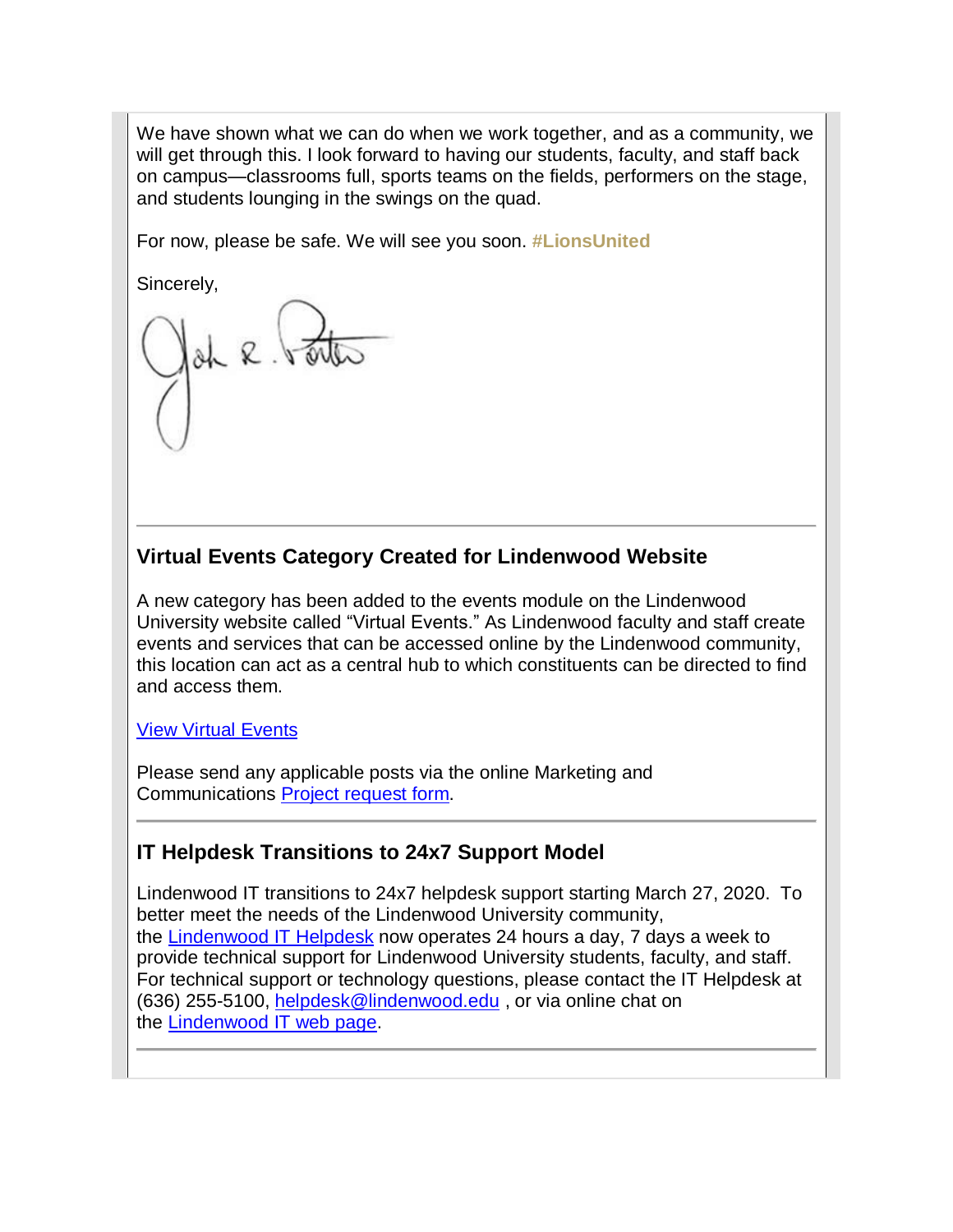#### **Lindenwood Online Assistance**

The Office of Lindenwood Online is here to provide support to all faculty and adjuncts as they move their classes to a virtual modality. For assistance, please email [HelpDesk@lindenwood.edu.](mailto:HelpDesk@lindenwood.edu)

#### **Travel Cancellation Procedures due to COVID-19**

With the rapidly changing events and spread of the COVID-19 virus, there have been many conference/travel suspensions and cancellations, which are affecting Lindenwood university personnel.

This applies whether you have a university-issued expense card or have simply submitted an expense report, spend authorization, or cash advance where Lindenwood has reimbursed you or any vendor/supplier. Please direct questions to [Cheryl Delaporta](mailto:cdelaporta@lindenwood.edu) regarding how to proceed with related-finance questions.

#### **Library Services Adds Many More Resources in Response to COVID-19**

Due to COVID-19, traditional hardcopy research materials have become unavailable. To offset this, Library Services has dramatically increased the availability of database and eBook resources that can be accessed remotely.

This includes an additional 24,000 digital books to the 350,000 the library already has, as well as expanded access to JSTOR.

For additional information on expanded access to electronic resources, please consult the Library Services [Continuity of Service Libguide,](https://hes32-ctp.trendmicro.com/wis/clicktime/v1/query?url=https%3a%2f%2fcustapp.marketvolt.com%2flink%2fgt94Zsp2ER%3fCM%3d1485978655%26X%3d70525052&umid=01fe63ec-40e8-49f8-97b2-69cf90cc5ae9&auth=bc7ac43e330fa629f0cfb11786c85e83c10d06b8-7ee4aedb69a490b202a69bf4d75f7a697f3ee834) under the Faculty Resources tab.

#### **Microsoft Teams Now Available on All Systems**

Lindenwood University recommends the use of Microsoft Teams as a collaboration platform for conducting chat, audio, and video conferencing with the faculty, staff, and student community. While Microsoft Teams is always available via a web browser at [http://teams.microsoft.com,](https://hes32-ctp.trendmicro.com/wis/clicktime/v1/query?url=https%3a%2f%2fcustapp.marketvolt.com%2flink%2fTnQnfCCTSk%3fCM%3d1485978655%26X%3d70525052&umid=01fe63ec-40e8-49f8-97b2-69cf90cc5ae9&auth=bc7ac43e330fa629f0cfb11786c85e83c10d06b8-9e01d824f785d68a24e413d5718cc3b4449da2c9) Lindenwood IT has pushed out the Microsoft Teams desktop application to all university personally assigned university devices, such as laptops and desktops, that are on the Lindenwood network. Users should expect to see a Microsoft Teams icon appear on their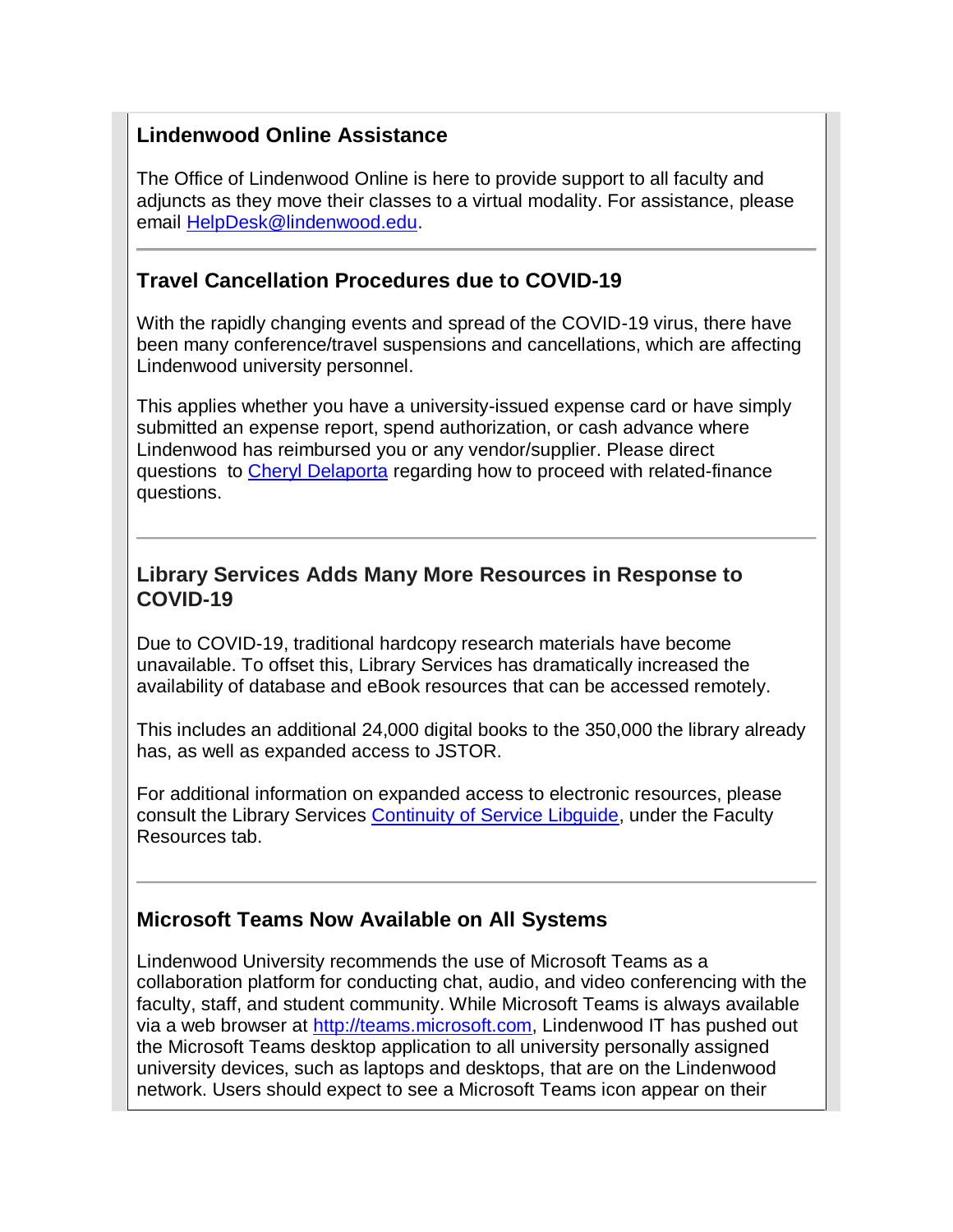desktop after the installation completes and the Teams application will also launch.

#### **Campus News**

### **School of Education - ARCC Team**

The SOE-ARCC (Advising, Retention, and Certification Center) team would like everyone to know they are

available if they or their students have questions or concerns. ["Always,](https://hes32-ctp.trendmicro.com/wis/clicktime/v1/query?url=https%3a%2f%2fcustapp.marketvolt.com%2flink%2fiHFQhmPI6L%3fCM%3d1485978655%26X%3d70525052&umid=01fe63ec-40e8-49f8-97b2-69cf90cc5ae9&auth=bc7ac43e330fa629f0cfb11786c85e83c10d06b8-453f3a7c9334dde4acb4c729ec5dd0177272fd18) here, Always [ARCC'ng"](https://hes32-ctp.trendmicro.com/wis/clicktime/v1/query?url=https%3a%2f%2fcustapp.marketvolt.com%2flink%2fiHFQhmPI6L%3fCM%3d1485978655%26X%3d70525052&umid=01fe63ec-40e8-49f8-97b2-69cf90cc5ae9&auth=bc7ac43e330fa629f0cfb11786c85e83c10d06b8-453f3a7c9334dde4acb4c729ec5dd0177272fd18)

### **Alumni Award Nominations**

Alumni Relations is excited to continue a long-standing tradition of presenting awards to Lindenwood alumni based on their dedication to Lindenwood and the community. All nominations will be reviewed by a committee, and recipients will be honored at the 2020 Reunion & Homecoming Weekend. This year, there are three awards: Alumni Merit Award, Alumni Service Award, and Young Alumni Award. All students, staff, faculty, and alumni are able to nominate alumni. The deadline to nominate an alumnus is April 30, 2020. [Click](https://hes32-ctp.trendmicro.com/wis/clicktime/v1/query?url=https%3a%2f%2fcustapp.marketvolt.com%2flink%2fv1Z5hfkpDn%3fCM%3d1485978655%26X%3d70525052&umid=01fe63ec-40e8-49f8-97b2-69cf90cc5ae9&auth=bc7ac43e330fa629f0cfb11786c85e83c10d06b8-18de7791492f1a81daf19d0a30f0ab7bcbde5b3c) here for the nomination form. All questions can be sent to Rachael Heuermann at [rheuermann@lindenwood.edu](mailto:rheuermann@lindenwood.edu) or to 636-949-4964.

**President's Ambassador Application Deadline Extended**